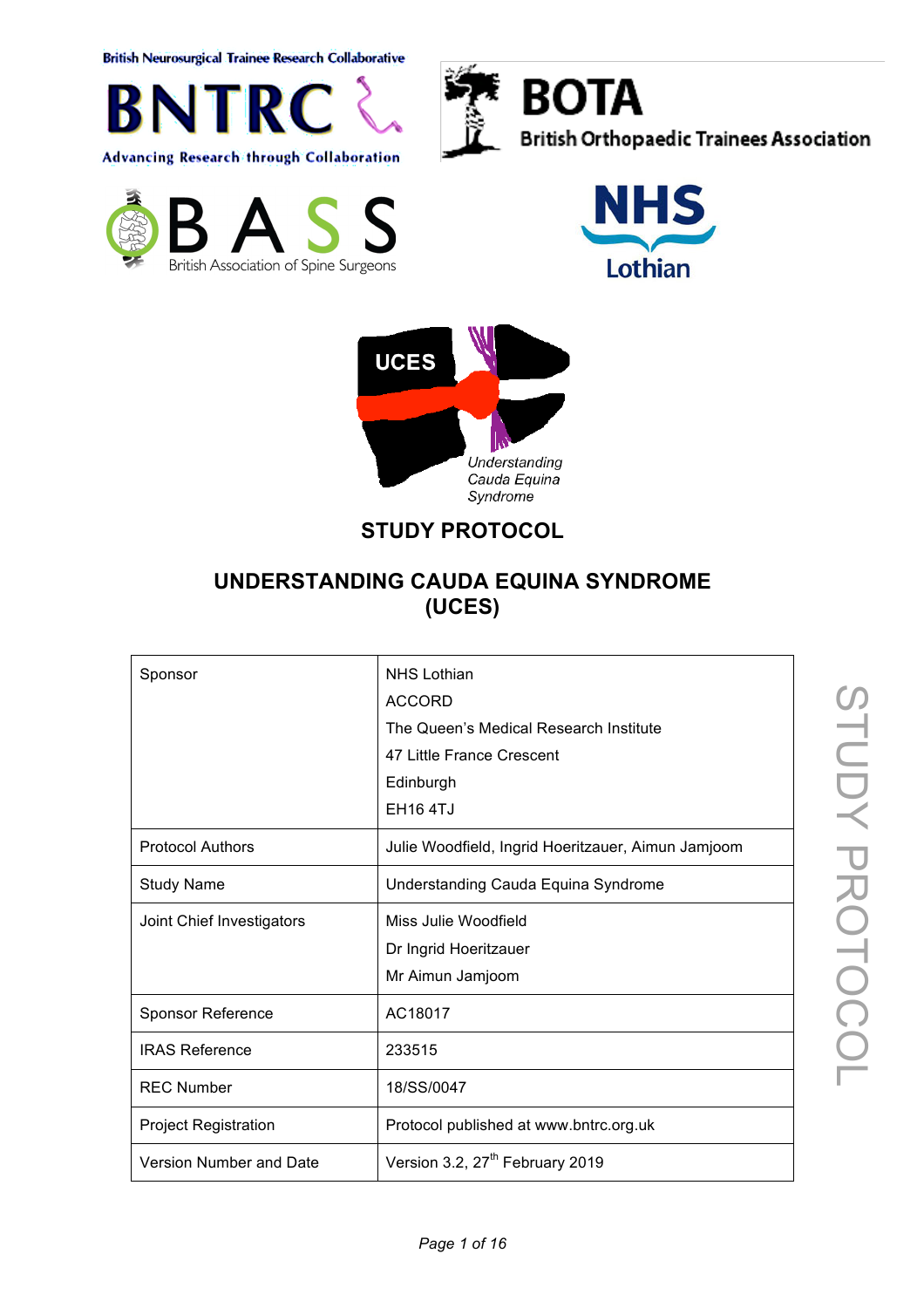## **STEERING COMMITTEE**

| Mr Simon Clark                                                              | Mr Andreas Demetriades                                                              |
|-----------------------------------------------------------------------------|-------------------------------------------------------------------------------------|
| <b>Consultant Neurosurgeon</b><br>The Walton Centre, Liverpool              | Consultant Neurosurgeon<br><b>NHS Lothian</b>                                       |
| simon.clark@thewaltoncentre.nhs.uk                                          | A.Demetriades@nhslothian.scot.nhs.uk                                                |
| Mr Gareth Dobson                                                            | <b>Mr Niall Eames</b>                                                               |
| <b>Neurosurgery Specialty Trainee</b><br>Northern Deanery                   | Consultant Orthopaedic Surgeon<br><b>Belfast Health and Social Care Trust</b>       |
| gareth_dobson@talk21.com                                                    | nialleames.spine@btinternet.com                                                     |
| Dr Ingrid Hoeritzaur                                                        | Mr Aimun Jamjoom                                                                    |
| <b>Neurology Specialty Trainee</b><br><b>NHS Lothian</b>                    | <b>Neurosurgery Specialty Trainee</b><br><b>NHS Lothian</b>                         |
| Ingrid.Hoeritzauer@ed.ac.uk                                                 | aabjamjoom@gmail.com                                                                |
| Mr Andraay Leung                                                            | Dr Michael Poon                                                                     |
| <b>Orthopaedic Specialty Trainee</b><br>NHS Greater Glasgow and Clyde       | <b>Neurosurgery Specialty Trainee</b><br><b>NHS Lothian</b>                         |
| andraayleung@gmail.com                                                      | michael.poontc@gmail.com                                                            |
| Mr Manjunath Prasad                                                         | Mr Savva Pronin                                                                     |
| <b>Consultant Neurosurgeon</b><br>South Tees Hospitals NHS Foundation Trust | <b>Medical Student</b><br>University of Edinburgh, Edinburgh                        |
| manjunath.prasad@stees.nhs.uk                                               | s1206328@sms.ed.ac.uk                                                               |
| Mr Phil Sell                                                                | Mr Nish Srikandarajah                                                               |
| Consultant Orthopaedic Surgeon<br>Nottingham University Hospitals NHS Trust | <b>Neurosurgery Specialty Trainee</b><br>The Walton Centre, Liverpool               |
| philip.sell@nuh.nhs.uk                                                      | nish.sri@doctors.org.uk                                                             |
| <b>Mr Patrick Statham</b>                                                   | Miss Stacey Thomson                                                                 |
| <b>Consultant Neurosurgeon</b><br>Western General Hospital, Edinburgh       | <b>Orthopaedic Specialty Trainee</b><br><b>Belfast Health and Social Care Trust</b> |
| Patrick.Statham@nhslothian.scot nhs.uk                                      | stacey.thomson@belfasttrust.hscni.net                                               |
| Mr Martin Wilby                                                             | Miss Julie Woodfield                                                                |
| Consultant Neurosurgeon<br>The Walton Centre, Liverpool                     | Neurosurgery Specialty Trainee<br>Western General Hospital, Edinburgh               |
| martin.wilby@thewaltoncentre.nhs.uk                                         | julie.woodfield@ed.ac.uk                                                            |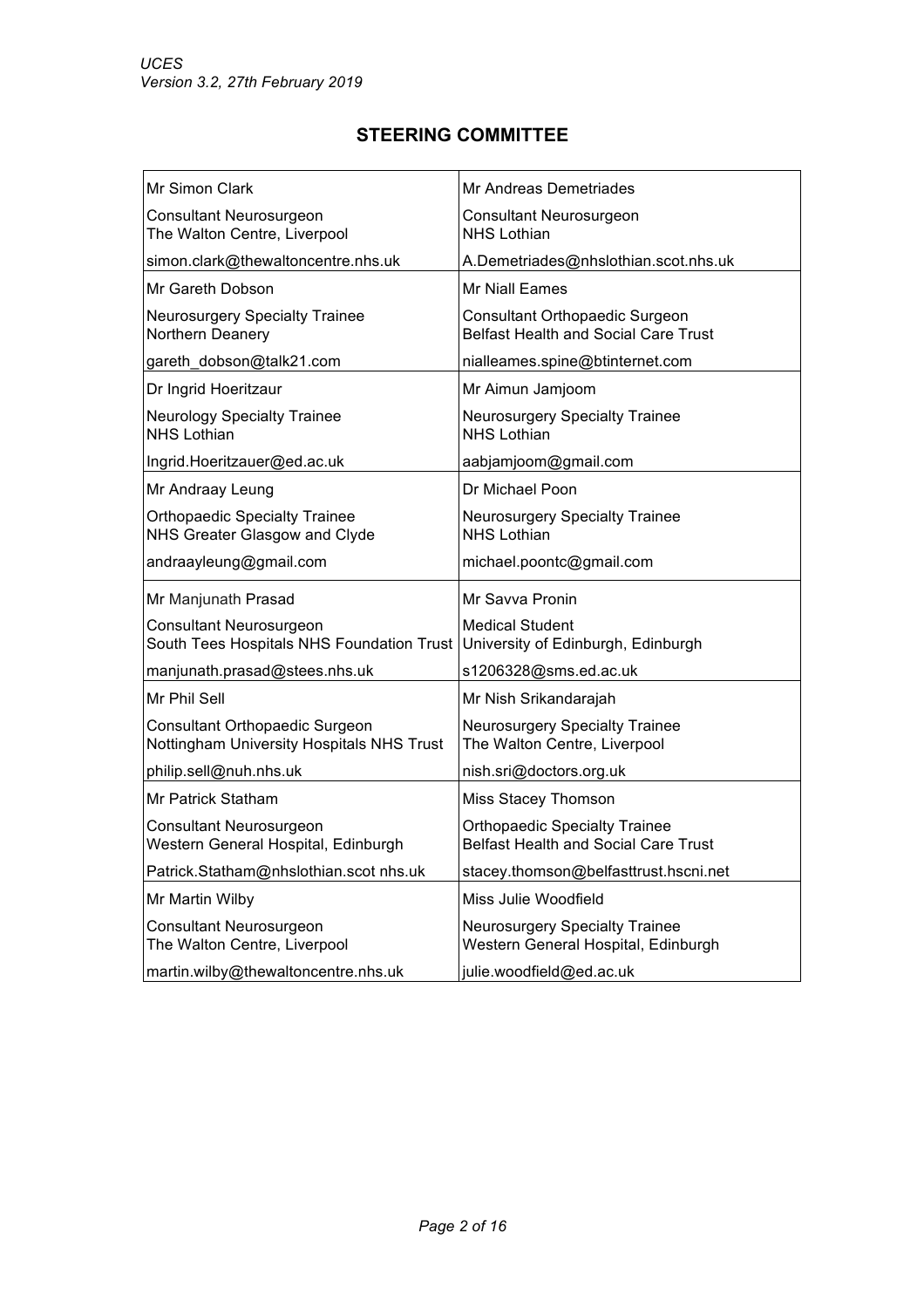## **PARTICIPATING SITES**

| <b>Scotland</b><br><b>NHS Lothian</b><br><b>Philip Copley</b><br>Aimun Jamjoom<br><b>NHS Grampian</b><br>NHS Greater Glasgow & Clyde<br>Simon Lammy<br>Kismet Hossain-Ibrahim<br><b>NHS Tayside</b><br><b>Northern Ireland</b><br><b>Belfast Health and Social Care Trust</b><br><b>Niall Eames</b><br><b>England</b><br>The Walton Centre NHS Foundation Trust<br>Nish Srikandarajah<br>Royal Liverpool and Broadgreen University Hospitals NHS Trust<br>Anil Dhadwal<br>The Newcastle Upon Tyne Hospitals NHS Foundation Trust<br>Ashan Jayasekera<br>South Tees Hospitals NHS Foundation Trust<br>Manjunath Prasad<br>Lancashire Teaching Hospitals NHS Foundation Trust<br>Jim Bourne<br>City Hospitals Sunderland NHS Foundation Trust<br>Balaji Purushothaman<br>Salford Royal NHS Foundation Trust<br>Muhammad Dherija<br>Hull and East Yorkshire Hospitals NHS Trust<br>Amin Andalib<br>Leeds Teaching Hospitals NHS Trust<br>Asim Sheikh<br>Sheffield Teaching Hospitals NHS Foundation Trust<br><b>Stuart Stokes</b><br>Nottingham University Hospitals NHS Trust<br>Phil Sell<br>Derby Hospitals NHS Foundation Trust<br><b>Tim Hammet</b><br>University Hospital Birmingham NHS Foundation Trust<br>Navin Furtado<br>The Royal Orthopaedic Hospital NHS Foundation Trust<br><b>Adrian Gardner</b><br>University Hospitals Coventry and Warwickshire NHS Trust<br>Ronan Dardis<br>University Hospital Southampton NHS Foundation Trust<br><b>Andrew Durnford</b><br>Cambridge University Hospitals NHS Foundation Trust<br><b>Richard Mannion</b><br>Norfolk and Norwich University Hospitals NHS Foundation Trust<br>Alexander Durst<br>East Kent Hospitals University NHS Foundation Trust<br>Abdulrahman Abed<br><b>Oxford University Hospitals NHS Trust</b><br>Alexandros Boukas<br><b>North Bristol NHS Trust</b><br><b>Richard Moon</b><br><b>Plymouth Hospitals NHS Trust</b><br>Ellie Edlmann |  |  |  |
|-------------------------------------------------------------------------------------------------------------------------------------------------------------------------------------------------------------------------------------------------------------------------------------------------------------------------------------------------------------------------------------------------------------------------------------------------------------------------------------------------------------------------------------------------------------------------------------------------------------------------------------------------------------------------------------------------------------------------------------------------------------------------------------------------------------------------------------------------------------------------------------------------------------------------------------------------------------------------------------------------------------------------------------------------------------------------------------------------------------------------------------------------------------------------------------------------------------------------------------------------------------------------------------------------------------------------------------------------------------------------------------------------------------------------------------------------------------------------------------------------------------------------------------------------------------------------------------------------------------------------------------------------------------------------------------------------------------------------------------------------------------------------------------------------------------------------------------------------------------------------------------------------------------------|--|--|--|
|                                                                                                                                                                                                                                                                                                                                                                                                                                                                                                                                                                                                                                                                                                                                                                                                                                                                                                                                                                                                                                                                                                                                                                                                                                                                                                                                                                                                                                                                                                                                                                                                                                                                                                                                                                                                                                                                                                                   |  |  |  |
|                                                                                                                                                                                                                                                                                                                                                                                                                                                                                                                                                                                                                                                                                                                                                                                                                                                                                                                                                                                                                                                                                                                                                                                                                                                                                                                                                                                                                                                                                                                                                                                                                                                                                                                                                                                                                                                                                                                   |  |  |  |
|                                                                                                                                                                                                                                                                                                                                                                                                                                                                                                                                                                                                                                                                                                                                                                                                                                                                                                                                                                                                                                                                                                                                                                                                                                                                                                                                                                                                                                                                                                                                                                                                                                                                                                                                                                                                                                                                                                                   |  |  |  |
|                                                                                                                                                                                                                                                                                                                                                                                                                                                                                                                                                                                                                                                                                                                                                                                                                                                                                                                                                                                                                                                                                                                                                                                                                                                                                                                                                                                                                                                                                                                                                                                                                                                                                                                                                                                                                                                                                                                   |  |  |  |
|                                                                                                                                                                                                                                                                                                                                                                                                                                                                                                                                                                                                                                                                                                                                                                                                                                                                                                                                                                                                                                                                                                                                                                                                                                                                                                                                                                                                                                                                                                                                                                                                                                                                                                                                                                                                                                                                                                                   |  |  |  |
|                                                                                                                                                                                                                                                                                                                                                                                                                                                                                                                                                                                                                                                                                                                                                                                                                                                                                                                                                                                                                                                                                                                                                                                                                                                                                                                                                                                                                                                                                                                                                                                                                                                                                                                                                                                                                                                                                                                   |  |  |  |
|                                                                                                                                                                                                                                                                                                                                                                                                                                                                                                                                                                                                                                                                                                                                                                                                                                                                                                                                                                                                                                                                                                                                                                                                                                                                                                                                                                                                                                                                                                                                                                                                                                                                                                                                                                                                                                                                                                                   |  |  |  |
|                                                                                                                                                                                                                                                                                                                                                                                                                                                                                                                                                                                                                                                                                                                                                                                                                                                                                                                                                                                                                                                                                                                                                                                                                                                                                                                                                                                                                                                                                                                                                                                                                                                                                                                                                                                                                                                                                                                   |  |  |  |
|                                                                                                                                                                                                                                                                                                                                                                                                                                                                                                                                                                                                                                                                                                                                                                                                                                                                                                                                                                                                                                                                                                                                                                                                                                                                                                                                                                                                                                                                                                                                                                                                                                                                                                                                                                                                                                                                                                                   |  |  |  |
|                                                                                                                                                                                                                                                                                                                                                                                                                                                                                                                                                                                                                                                                                                                                                                                                                                                                                                                                                                                                                                                                                                                                                                                                                                                                                                                                                                                                                                                                                                                                                                                                                                                                                                                                                                                                                                                                                                                   |  |  |  |
|                                                                                                                                                                                                                                                                                                                                                                                                                                                                                                                                                                                                                                                                                                                                                                                                                                                                                                                                                                                                                                                                                                                                                                                                                                                                                                                                                                                                                                                                                                                                                                                                                                                                                                                                                                                                                                                                                                                   |  |  |  |
|                                                                                                                                                                                                                                                                                                                                                                                                                                                                                                                                                                                                                                                                                                                                                                                                                                                                                                                                                                                                                                                                                                                                                                                                                                                                                                                                                                                                                                                                                                                                                                                                                                                                                                                                                                                                                                                                                                                   |  |  |  |
|                                                                                                                                                                                                                                                                                                                                                                                                                                                                                                                                                                                                                                                                                                                                                                                                                                                                                                                                                                                                                                                                                                                                                                                                                                                                                                                                                                                                                                                                                                                                                                                                                                                                                                                                                                                                                                                                                                                   |  |  |  |
|                                                                                                                                                                                                                                                                                                                                                                                                                                                                                                                                                                                                                                                                                                                                                                                                                                                                                                                                                                                                                                                                                                                                                                                                                                                                                                                                                                                                                                                                                                                                                                                                                                                                                                                                                                                                                                                                                                                   |  |  |  |
|                                                                                                                                                                                                                                                                                                                                                                                                                                                                                                                                                                                                                                                                                                                                                                                                                                                                                                                                                                                                                                                                                                                                                                                                                                                                                                                                                                                                                                                                                                                                                                                                                                                                                                                                                                                                                                                                                                                   |  |  |  |
|                                                                                                                                                                                                                                                                                                                                                                                                                                                                                                                                                                                                                                                                                                                                                                                                                                                                                                                                                                                                                                                                                                                                                                                                                                                                                                                                                                                                                                                                                                                                                                                                                                                                                                                                                                                                                                                                                                                   |  |  |  |
|                                                                                                                                                                                                                                                                                                                                                                                                                                                                                                                                                                                                                                                                                                                                                                                                                                                                                                                                                                                                                                                                                                                                                                                                                                                                                                                                                                                                                                                                                                                                                                                                                                                                                                                                                                                                                                                                                                                   |  |  |  |
|                                                                                                                                                                                                                                                                                                                                                                                                                                                                                                                                                                                                                                                                                                                                                                                                                                                                                                                                                                                                                                                                                                                                                                                                                                                                                                                                                                                                                                                                                                                                                                                                                                                                                                                                                                                                                                                                                                                   |  |  |  |
|                                                                                                                                                                                                                                                                                                                                                                                                                                                                                                                                                                                                                                                                                                                                                                                                                                                                                                                                                                                                                                                                                                                                                                                                                                                                                                                                                                                                                                                                                                                                                                                                                                                                                                                                                                                                                                                                                                                   |  |  |  |
|                                                                                                                                                                                                                                                                                                                                                                                                                                                                                                                                                                                                                                                                                                                                                                                                                                                                                                                                                                                                                                                                                                                                                                                                                                                                                                                                                                                                                                                                                                                                                                                                                                                                                                                                                                                                                                                                                                                   |  |  |  |
|                                                                                                                                                                                                                                                                                                                                                                                                                                                                                                                                                                                                                                                                                                                                                                                                                                                                                                                                                                                                                                                                                                                                                                                                                                                                                                                                                                                                                                                                                                                                                                                                                                                                                                                                                                                                                                                                                                                   |  |  |  |
|                                                                                                                                                                                                                                                                                                                                                                                                                                                                                                                                                                                                                                                                                                                                                                                                                                                                                                                                                                                                                                                                                                                                                                                                                                                                                                                                                                                                                                                                                                                                                                                                                                                                                                                                                                                                                                                                                                                   |  |  |  |
|                                                                                                                                                                                                                                                                                                                                                                                                                                                                                                                                                                                                                                                                                                                                                                                                                                                                                                                                                                                                                                                                                                                                                                                                                                                                                                                                                                                                                                                                                                                                                                                                                                                                                                                                                                                                                                                                                                                   |  |  |  |
|                                                                                                                                                                                                                                                                                                                                                                                                                                                                                                                                                                                                                                                                                                                                                                                                                                                                                                                                                                                                                                                                                                                                                                                                                                                                                                                                                                                                                                                                                                                                                                                                                                                                                                                                                                                                                                                                                                                   |  |  |  |
|                                                                                                                                                                                                                                                                                                                                                                                                                                                                                                                                                                                                                                                                                                                                                                                                                                                                                                                                                                                                                                                                                                                                                                                                                                                                                                                                                                                                                                                                                                                                                                                                                                                                                                                                                                                                                                                                                                                   |  |  |  |
|                                                                                                                                                                                                                                                                                                                                                                                                                                                                                                                                                                                                                                                                                                                                                                                                                                                                                                                                                                                                                                                                                                                                                                                                                                                                                                                                                                                                                                                                                                                                                                                                                                                                                                                                                                                                                                                                                                                   |  |  |  |
|                                                                                                                                                                                                                                                                                                                                                                                                                                                                                                                                                                                                                                                                                                                                                                                                                                                                                                                                                                                                                                                                                                                                                                                                                                                                                                                                                                                                                                                                                                                                                                                                                                                                                                                                                                                                                                                                                                                   |  |  |  |
|                                                                                                                                                                                                                                                                                                                                                                                                                                                                                                                                                                                                                                                                                                                                                                                                                                                                                                                                                                                                                                                                                                                                                                                                                                                                                                                                                                                                                                                                                                                                                                                                                                                                                                                                                                                                                                                                                                                   |  |  |  |
|                                                                                                                                                                                                                                                                                                                                                                                                                                                                                                                                                                                                                                                                                                                                                                                                                                                                                                                                                                                                                                                                                                                                                                                                                                                                                                                                                                                                                                                                                                                                                                                                                                                                                                                                                                                                                                                                                                                   |  |  |  |
| Royal Devon and Exeter NHS Foundation Trust<br>Mike Hutton                                                                                                                                                                                                                                                                                                                                                                                                                                                                                                                                                                                                                                                                                                                                                                                                                                                                                                                                                                                                                                                                                                                                                                                                                                                                                                                                                                                                                                                                                                                                                                                                                                                                                                                                                                                                                                                        |  |  |  |
| Taunton and Somerset NHS Foundation Trust<br>Paul Thorpe                                                                                                                                                                                                                                                                                                                                                                                                                                                                                                                                                                                                                                                                                                                                                                                                                                                                                                                                                                                                                                                                                                                                                                                                                                                                                                                                                                                                                                                                                                                                                                                                                                                                                                                                                                                                                                                          |  |  |  |
| <b>Buckinghamshire Healthcare NHS Trust</b><br>Abayomi Animashawun                                                                                                                                                                                                                                                                                                                                                                                                                                                                                                                                                                                                                                                                                                                                                                                                                                                                                                                                                                                                                                                                                                                                                                                                                                                                                                                                                                                                                                                                                                                                                                                                                                                                                                                                                                                                                                                |  |  |  |
| Milton Keynes Hospital NHS Trust<br>Andrew James                                                                                                                                                                                                                                                                                                                                                                                                                                                                                                                                                                                                                                                                                                                                                                                                                                                                                                                                                                                                                                                                                                                                                                                                                                                                                                                                                                                                                                                                                                                                                                                                                                                                                                                                                                                                                                                                  |  |  |  |
| Ipswich Hospital NHS Trust<br>David Cumming                                                                                                                                                                                                                                                                                                                                                                                                                                                                                                                                                                                                                                                                                                                                                                                                                                                                                                                                                                                                                                                                                                                                                                                                                                                                                                                                                                                                                                                                                                                                                                                                                                                                                                                                                                                                                                                                       |  |  |  |
| The Princess Alexandra Hospital NHS Trust<br>Ramal Ganasekaran                                                                                                                                                                                                                                                                                                                                                                                                                                                                                                                                                                                                                                                                                                                                                                                                                                                                                                                                                                                                                                                                                                                                                                                                                                                                                                                                                                                                                                                                                                                                                                                                                                                                                                                                                                                                                                                    |  |  |  |
| <b>Barts Health NHS Trust</b><br><b>Thomas Doke</b>                                                                                                                                                                                                                                                                                                                                                                                                                                                                                                                                                                                                                                                                                                                                                                                                                                                                                                                                                                                                                                                                                                                                                                                                                                                                                                                                                                                                                                                                                                                                                                                                                                                                                                                                                                                                                                                               |  |  |  |
| Barking Havering and Redbridge University Hospitals NHS Trust<br><b>Fahid Rasul</b>                                                                                                                                                                                                                                                                                                                                                                                                                                                                                                                                                                                                                                                                                                                                                                                                                                                                                                                                                                                                                                                                                                                                                                                                                                                                                                                                                                                                                                                                                                                                                                                                                                                                                                                                                                                                                               |  |  |  |
| King's College Hospital NHS Foundation Trust<br>Josephine Jung                                                                                                                                                                                                                                                                                                                                                                                                                                                                                                                                                                                                                                                                                                                                                                                                                                                                                                                                                                                                                                                                                                                                                                                                                                                                                                                                                                                                                                                                                                                                                                                                                                                                                                                                                                                                                                                    |  |  |  |
| Brighton and Sussex University Hospitals NHS Trust<br>Rafid Al-Mahfoudh                                                                                                                                                                                                                                                                                                                                                                                                                                                                                                                                                                                                                                                                                                                                                                                                                                                                                                                                                                                                                                                                                                                                                                                                                                                                                                                                                                                                                                                                                                                                                                                                                                                                                                                                                                                                                                           |  |  |  |
| St George's Healthcare NHS Foundation Trust<br>Meriem Amarouche                                                                                                                                                                                                                                                                                                                                                                                                                                                                                                                                                                                                                                                                                                                                                                                                                                                                                                                                                                                                                                                                                                                                                                                                                                                                                                                                                                                                                                                                                                                                                                                                                                                                                                                                                                                                                                                   |  |  |  |
| University College London Hospitals NHS Foundation Trust<br><b>Anand Pandit</b>                                                                                                                                                                                                                                                                                                                                                                                                                                                                                                                                                                                                                                                                                                                                                                                                                                                                                                                                                                                                                                                                                                                                                                                                                                                                                                                                                                                                                                                                                                                                                                                                                                                                                                                                                                                                                                   |  |  |  |
| Imperial College Healthcare NHS Trust<br><b>Edward Dyson</b>                                                                                                                                                                                                                                                                                                                                                                                                                                                                                                                                                                                                                                                                                                                                                                                                                                                                                                                                                                                                                                                                                                                                                                                                                                                                                                                                                                                                                                                                                                                                                                                                                                                                                                                                                                                                                                                      |  |  |  |
| <b>Wales</b>                                                                                                                                                                                                                                                                                                                                                                                                                                                                                                                                                                                                                                                                                                                                                                                                                                                                                                                                                                                                                                                                                                                                                                                                                                                                                                                                                                                                                                                                                                                                                                                                                                                                                                                                                                                                                                                                                                      |  |  |  |
| Cardiff and Vale University Health Board<br>Aziz Ahmad                                                                                                                                                                                                                                                                                                                                                                                                                                                                                                                                                                                                                                                                                                                                                                                                                                                                                                                                                                                                                                                                                                                                                                                                                                                                                                                                                                                                                                                                                                                                                                                                                                                                                                                                                                                                                                                            |  |  |  |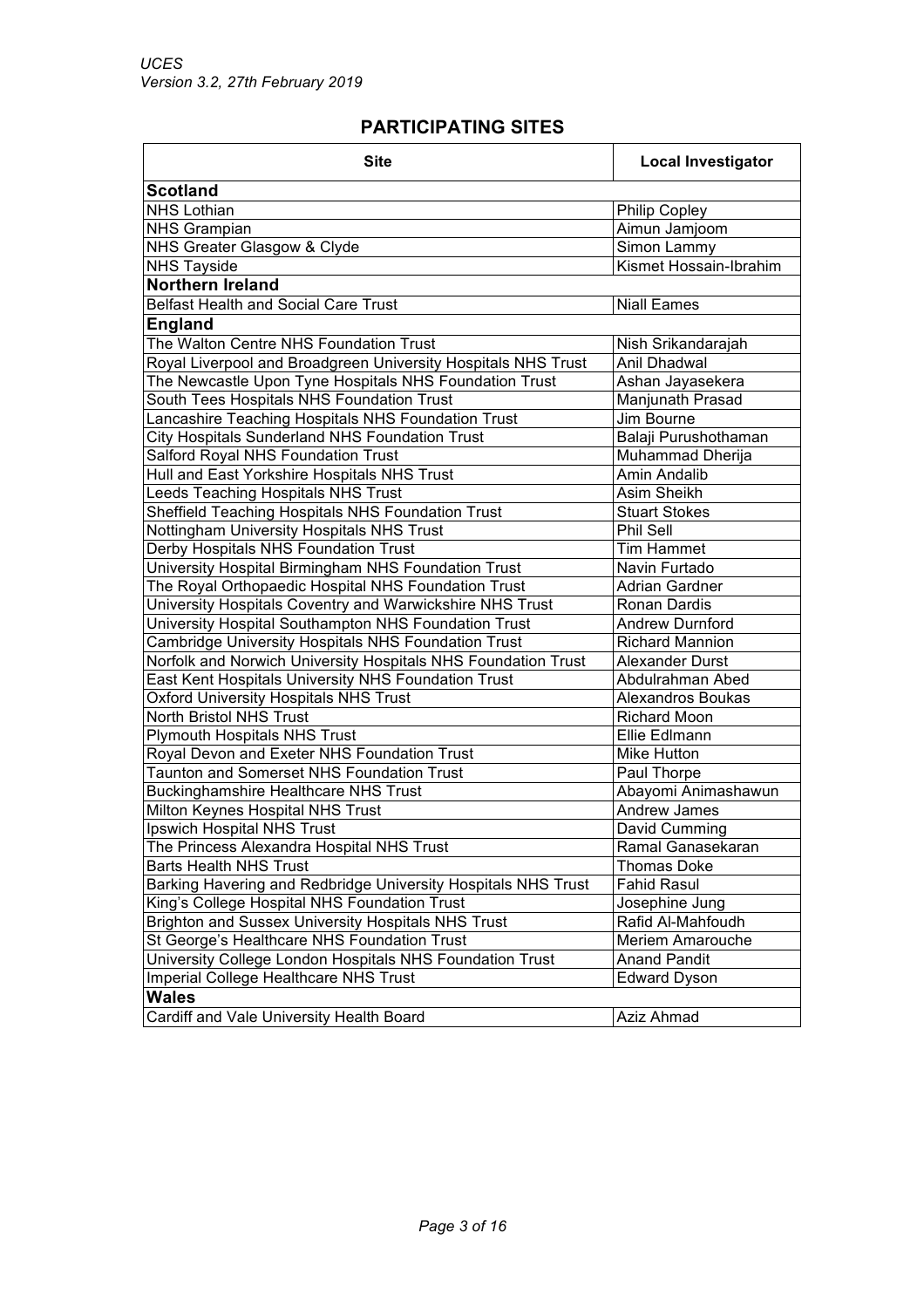## **CONTENTS**

| 1            |      |                                                         |  |
|--------------|------|---------------------------------------------------------|--|
|              | 11   |                                                         |  |
|              | 1.2  |                                                         |  |
| $\mathbf{2}$ |      |                                                         |  |
| 3            |      |                                                         |  |
| 4            |      |                                                         |  |
|              | 4.1  |                                                         |  |
|              | 4.2  |                                                         |  |
|              | 4.3  |                                                         |  |
|              | 4.4  |                                                         |  |
| 5            |      |                                                         |  |
|              | 5.1  |                                                         |  |
|              | 5.2  |                                                         |  |
|              | 5.3  |                                                         |  |
| 6            |      |                                                         |  |
| 7            |      |                                                         |  |
|              | 7.1  |                                                         |  |
|              | 7.2  |                                                         |  |
| 8            |      |                                                         |  |
|              | 8.1  |                                                         |  |
| 9            |      |                                                         |  |
|              | 9.1  |                                                         |  |
|              | 9.2  |                                                         |  |
|              |      |                                                         |  |
|              | 10.1 |                                                         |  |
|              | 102  |                                                         |  |
|              | 10.3 |                                                         |  |
|              | 10.4 |                                                         |  |
|              | 10.5 |                                                         |  |
|              | 10.6 |                                                         |  |
| 11           |      | REPORTING, PUBLICATIONS AND NOTIFICATION OF RESULTS  15 |  |
|              | 11.1 |                                                         |  |
|              | 11.2 |                                                         |  |
|              |      |                                                         |  |
| 12           |      |                                                         |  |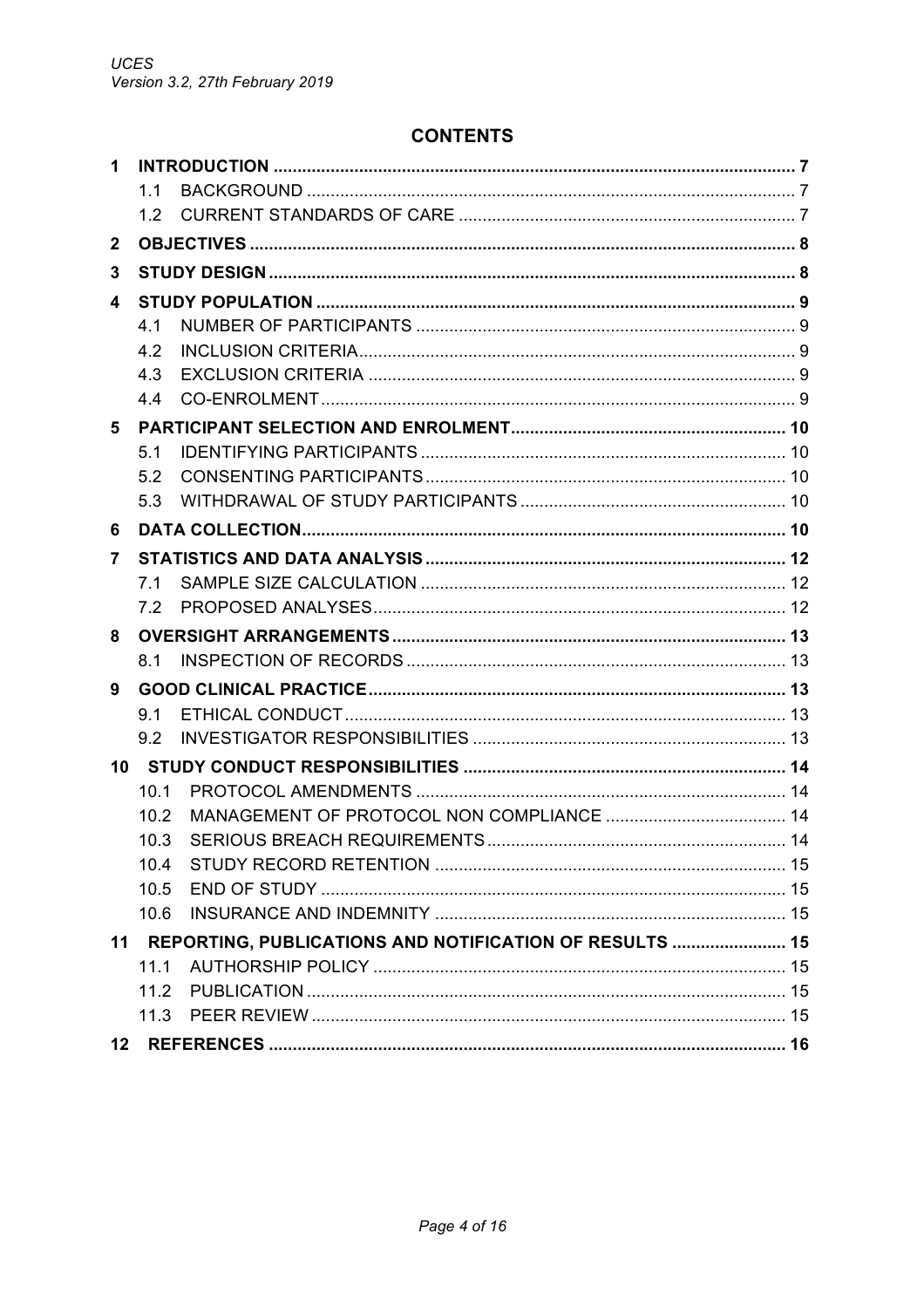# **ABBREVIATIONS**

| <b>ACCORD</b>                      | Academic and Clinical Central Office for Research & Development -       |
|------------------------------------|-------------------------------------------------------------------------|
|                                    | Joint office for The University of Edinburgh and Lothian Health Board   |
| <b>BASS</b>                        | <b>British Association of Spine Surgeons</b>                            |
| <b>BNTRC</b>                       | British Neurosurgical Trainee Research Collaborative                    |
| <b>BOTA</b>                        | <b>British Orthopaedic Trainees Association</b>                         |
| <b>CES</b>                         | Cauda Equina Syndrome                                                   |
| <b>CESI</b>                        | Cauda equina syndrome - incomplete                                      |
| <b>CESR</b>                        | Cauda equina syndrome - retention                                       |
| <b>CESS</b>                        | Cauda equina syndrome - suspected                                       |
| $\overline{\overline{\text{CHI}}}$ | <b>Community Health Index</b>                                           |
| СI                                 | Chief Investigator                                                      |
| <b>CRF</b>                         | Case Report Form                                                        |
| <b>DGH</b>                         | <b>District General Hospital</b>                                        |
| <b>DRE</b>                         | <b>Digital Rectal Examination</b>                                       |
| EU                                 | European Union                                                          |
| <b>GCP</b>                         | <b>Good Clinical Practice</b>                                           |
| <b>ICMJE</b>                       | International Committee of Medical Journals Editors                     |
| <b>ICD-10</b>                      | International Statistical Classification of Diseases and Related Health |
|                                    | Problems, 10 <sup>th</sup> version                                      |
| $\overline{ICH}$                   | International Conference on Harmonisation                               |
| <b>ISF</b>                         | <b>Investigator Site File</b>                                           |
| <b>MRI</b>                         | <b>Magnetic Resonance Imaging</b>                                       |
| <b>NHS</b>                         | <b>National Health Service</b>                                          |
| <b>PACS</b>                        | <b>Picture Archiving and Communications System</b>                      |
| PI                                 | Principal Investigator                                                  |
| QA                                 | <b>Quality Assurance</b>                                                |
| <b>REC</b>                         | <b>Research Ethics Committee</b>                                        |
| <b>SOP</b>                         | <b>Standard Operating Procedure</b>                                     |
| <b>UCES</b>                        | Understanding Cauda Equina Syndrome                                     |
| <b>UK</b>                          | <b>United Kingdom</b>                                                   |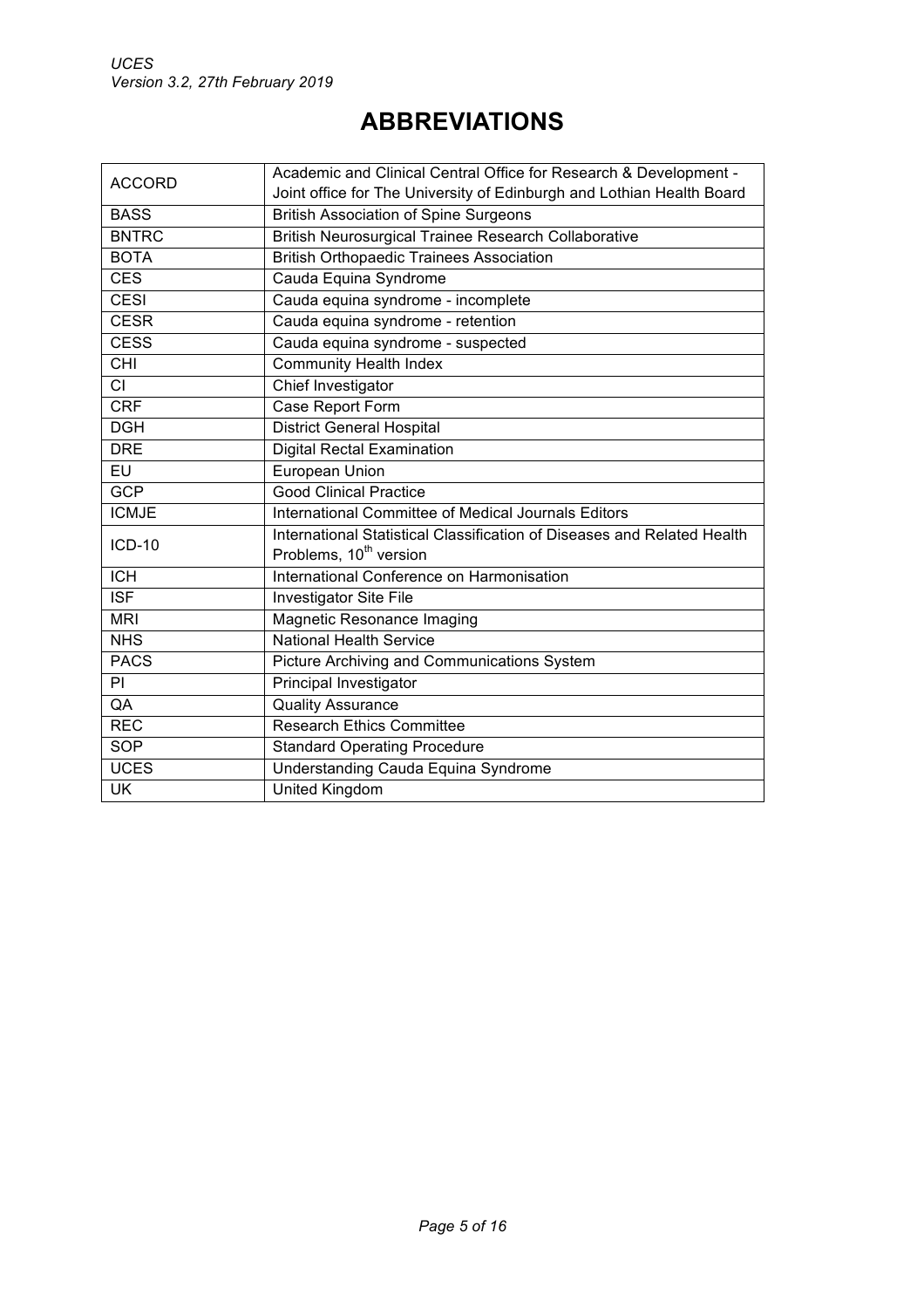# **SUMMARY**

Cauda equina syndrome is a potentially devastating condition caused by compression of the cauda equina nerve roots. This can result in bowel, bladder and sexual dysfunction plus lower limb weakness, numbness, and pain. Cauda equina syndrome occurs infrequently but has serious potential morbidity and medico-legal consequences. This study aims to identify and describe the presentation and management of patients with cauda equina syndrome in the United Kingdom using trainee research collaborative networks. This will provide accurate incidence figures, establish current clinical practice, allow assessment of the adherence to national published standards of care, and determine patient outcomes from this condition. Accurate, up to date information about the presentation, management, and outcome of patients with cauda equina syndrome will inform standards of service design and delivery for this important but infrequent condition and help to identify future research priorities.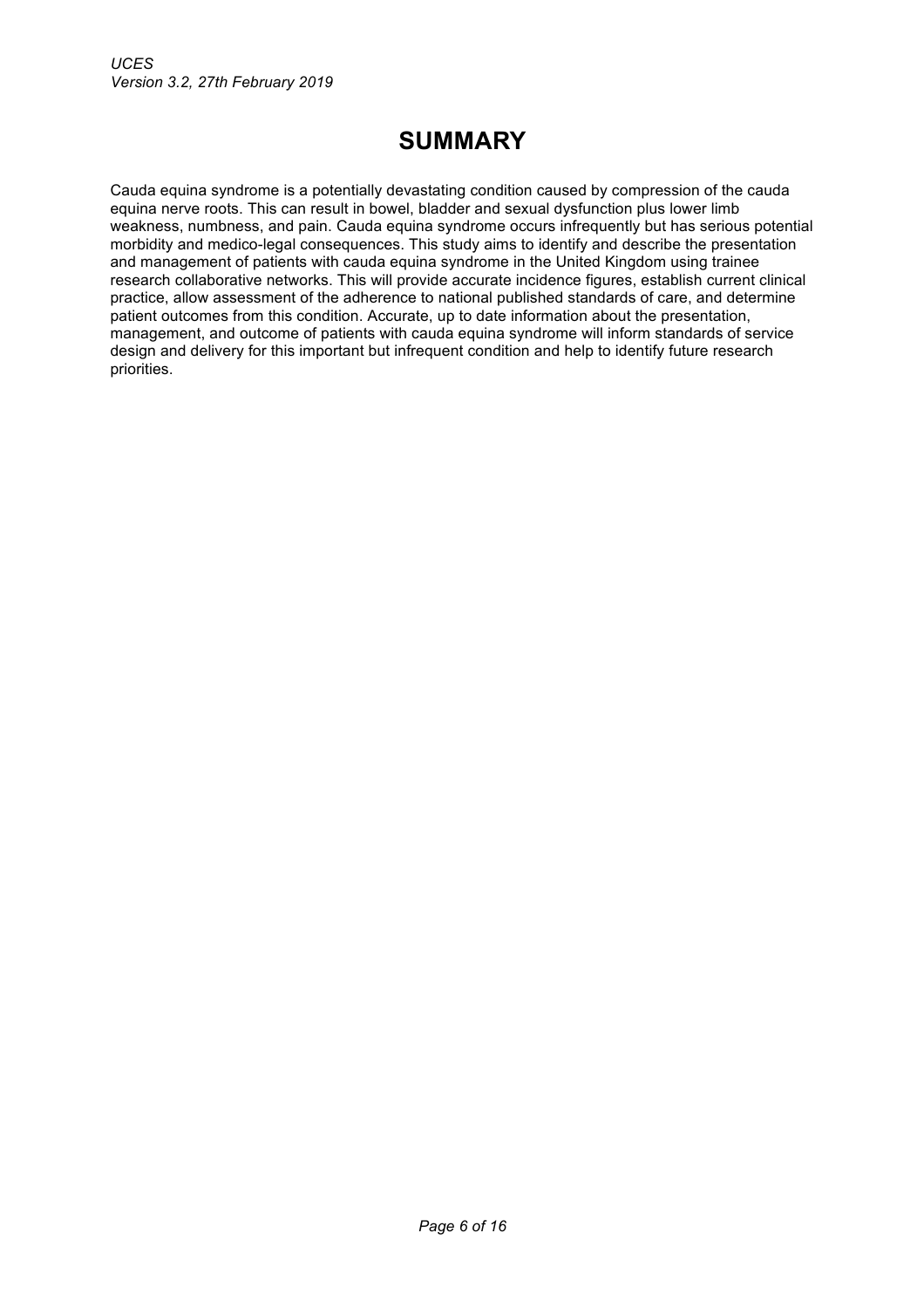# **1 INTRODUCTION**

## **1.1 BACKGROUND**

Cauda equina syndrome (CES) is a rare but potentially devastating condition caused by compression of the cauda equina nerve roots. This most commonly occurs due to a prolapsed intervertebral disc. The clinical syndrome includes any of bilateral sciatica, saddle anaesthesia, bladder, bowel, and sexual dysfunction.<sup>1-3</sup> The disabling nature of these symptoms causes significant medical and social morbidity and high health and social care costs. In addition, litigation related to the management of CES leads to significant medicolegal workload and costs.<sup>1, 4, 5</sup>

Due to the consequences of CES for patients and society, several groups have issued clinical guidance or standards of care for CES.<sup>1, 6-8</sup> However, the evidence base for current clinical guidance consists of small retrospective single centre case series.<sup>1, 9, 10</sup> Even systematic reviews of outcomes in CES have included relatively few patients, with the largest including  $464$  patients.<sup>9, 11</sup> Lack of a clear definition of CES has hampered comparative analysis of historic studies, and different interpretations of the available evidence have been offered.<sup>10, 12</sup> A diagnosis of CES encompasses patients presenting with any of urinary hesitancy, complete painless urinary retention, perineal or perianal numbness, faecal incontinence, sexual function disturbance, or bilateral sciatica, but patients may also experience lower limb weakness, numbness, or unilateral sciatica.<sup>2, 3, 13</sup> Accurate division of CES into subtypes of suspected (CESS), incomplete (CESI), and with retention (CESR) can help to clarify understanding of outcome studies and develop care standards appropriate to the presentation,<sup>1, 14</sup> but the current evidence is based on a small number of patients.

Retrospective case series in the UK have identified approximately 15-31 patients per year per specialist neurosurgical or spinal centre with confirmed CES.<sup>3, 13, 15, 16</sup> Estimates of the incidence of CES range from 1-7 per 100,000 population.<sup>17, 18</sup> In 2010-2011 in England, 981 surgical decompressions were performed for CES according to hospital episode statistics,<sup>19</sup> and the population was estimated at 52,234,000,<sup>20</sup> giving an incidence of 1.9 per 100,000 for operated CES. Although CES is not common, there may still be over 1000 patients managed for CES in the UK per year. Accurate data on the presentation and management of these patients would establish current management and adherence to and feasibility of care quality statements as well as potentially informing the revision of guidance based on accurate and current data.

The British Neurosurgical Trainee Research Collaborative (BNTRC) has previously successfully used a network of neurosurgical trainees across the United Kingdom (UK) and Ireland to identify cases via local tertiary referral systems in conditions such as chronic subdural haematoma.<sup>21</sup> As CES is managed in the UK and Ireland by specialist spinal services, similar case ascertainment via specialist referral systems to neurosurgical, orthopaedic, or joint spinal services provides a method of accurately identifying patients with CES during hospital admission. This would allow prospective identification and assessment of large numbers of patients across the UK and Ireland over a defined time period, and lead to the largest prospective observational cohort study of CES.

We propose to carry out the first national cohort study of the presentation and management of CES in the UK and Ireland and establish the largest prospective series of patients with CES. This will provide data on CES incidence, epidemiology, presentation, management, and outcomes. This will inform the development of clinical guidance and identify areas for future research in this condition.

## **1.2 CURRENT STANDARDS OF CARE**

The British Association of Spine Surgeons (BASS) standards of care for suspected and confirmed compressive CES issued in 2015 include the following main statements.<sup>6</sup>

- Imaging, usually Magnetic Resonance Imaging (MRI), should be undertaken as an emergency.
- Decompressive surgery should be undertaken at the earliest opportunity, taking into consideration the duration of pre-existing symptoms and the potential for increased morbidity while operating in the small hours.
- Patients should be counselled that the aim of surgery is to preserve that function present at the time of surgery.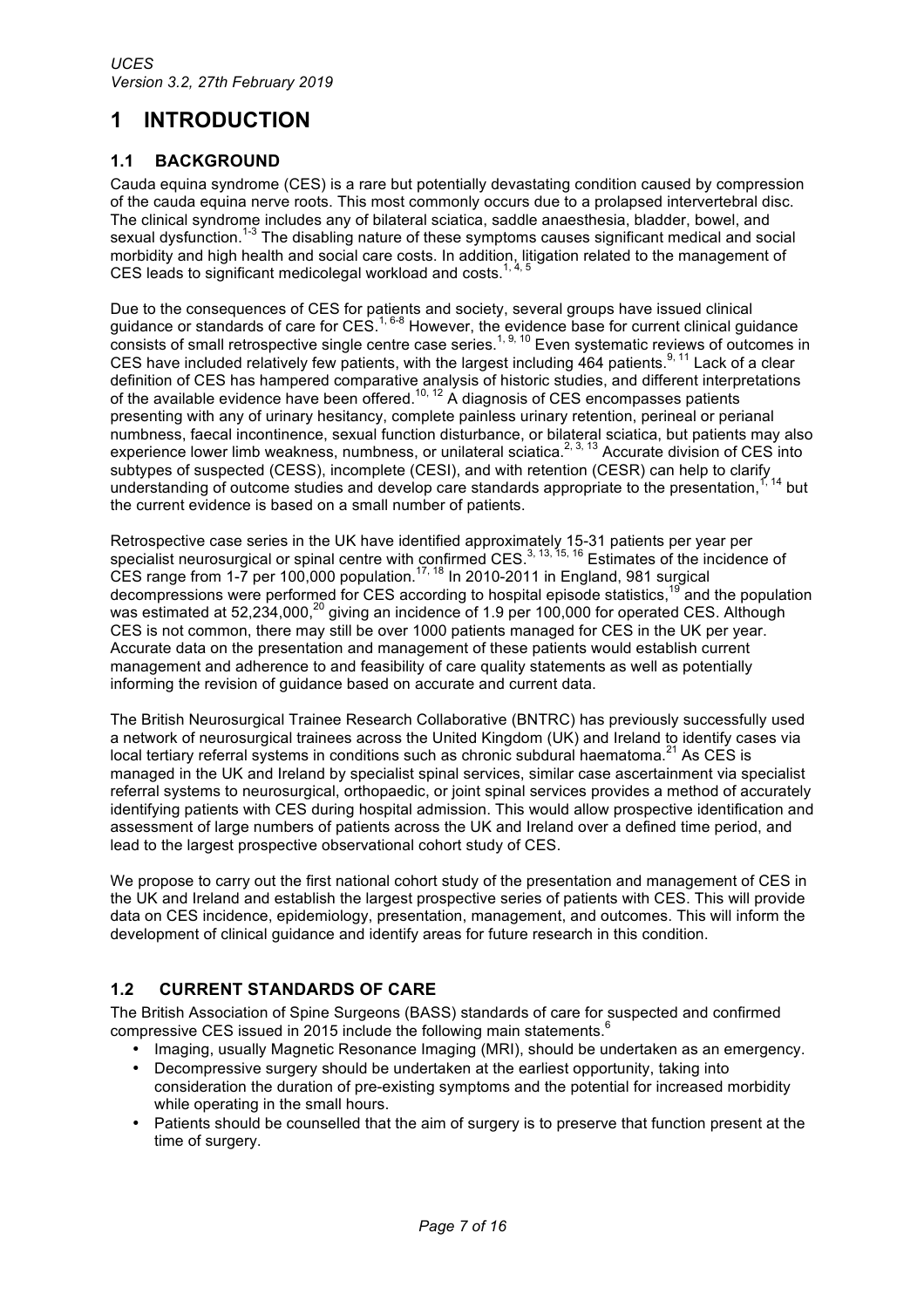The Society of British Neurological Surgeons Care Quality Statement issued in October 2015 includes the following statements relevant to the management of patients with  $CES<sup>8</sup>$ 

- Appropriate and timely management of acute neurosurgical disorders should always take priority over less urgent elective cases.
- All patients should be appropriately investigated in a timely manner by secondary care prior to referral.
- It is not appropriate that neurosurgical staffs are called upon to act as a scanning service and a diagnosis should be reached prior to referral.
- Out of hours MRI scanning for emergency or urgent clinical problems should be considered to be routine practice prior to referral in order to prevent the needless and potentially harmful transport of patients for diagnostic imaging.
- Trusts must make remote access to imaging instantly available to Consultant Neurosurgeons and Neuroradiologists.

A proposal for evidence based guidance for the management of CES in the UK included the following suggestions.<sup>1</sup>

- Accurate history taking of relevant symptoms should be undertaken, including bilateral radicular pain, dermatomal sensory loss, myotomal weakness, and any change in bladder or bowel function.
- Careful examination should be performed to identify objective signs of bilateral radiculopathy, including reflex changes, dermatomal sensory loss, and myotomal weakness.
- Examination of the perineum and digital rectal examination (DRE) should be performed.
- Ideally the MRI should be performed at the District General Hospital within one hour of the request.
- Patients with CESI or CESR with uncertain, early, or preserved cauda equina function should have MRI and surgery as an emergency by day or night
- Patients with CESS can have MRI imaging the following morning with consideration of operating on the same day.
- Patients with prolonged CESR, who are uncertain CES, or who have no preservation of cauda equina function clinically can be operated on the following morning acute list.
- Surgery should be carried out by a consultant spinal surgeon or as a minimum a trainee directly supervised by a consultant

# **2 OBJECTIVES**

This prospective observational cohort study aims to:

- Identify the number of cases of CES in the UK in all collaborating centres
- Describe the presenting symptoms and signs in patients with CES
- Describe the pathways of presentation to specialist spinal services for patients with CES in the UK and Ireland
- Describe the type and timing of investigation of patients with CES
- Describe the medical and surgical management of CES
- Compare current practice to standards of care for CES
- Describe clinical outcomes for patients with CES using validated patient reported outcome measures, stratified by presentation, investigations, and management
- Demonstrate the ability of neurosurgical and orthopaedic surgical trainee networks to collaborate successfully on a prospective cohort study

# **3 STUDY DESIGN**

Understanding Cauda Equina Syndrome (UCES) is a prospective cohort study of patients with confirmed CES managed at specialist spinal centres in the UK.

Cases will be identified by neurosurgical or orthopaedic trainees in each specialist centre through daily screening of tertiary referrals and admissions to specialist spinal services. All patients managed as CES by the treating team will be included in this audit. CES will be divided into CES suspected (CESS), CES incomplete (CESI), and CES retention (CESR).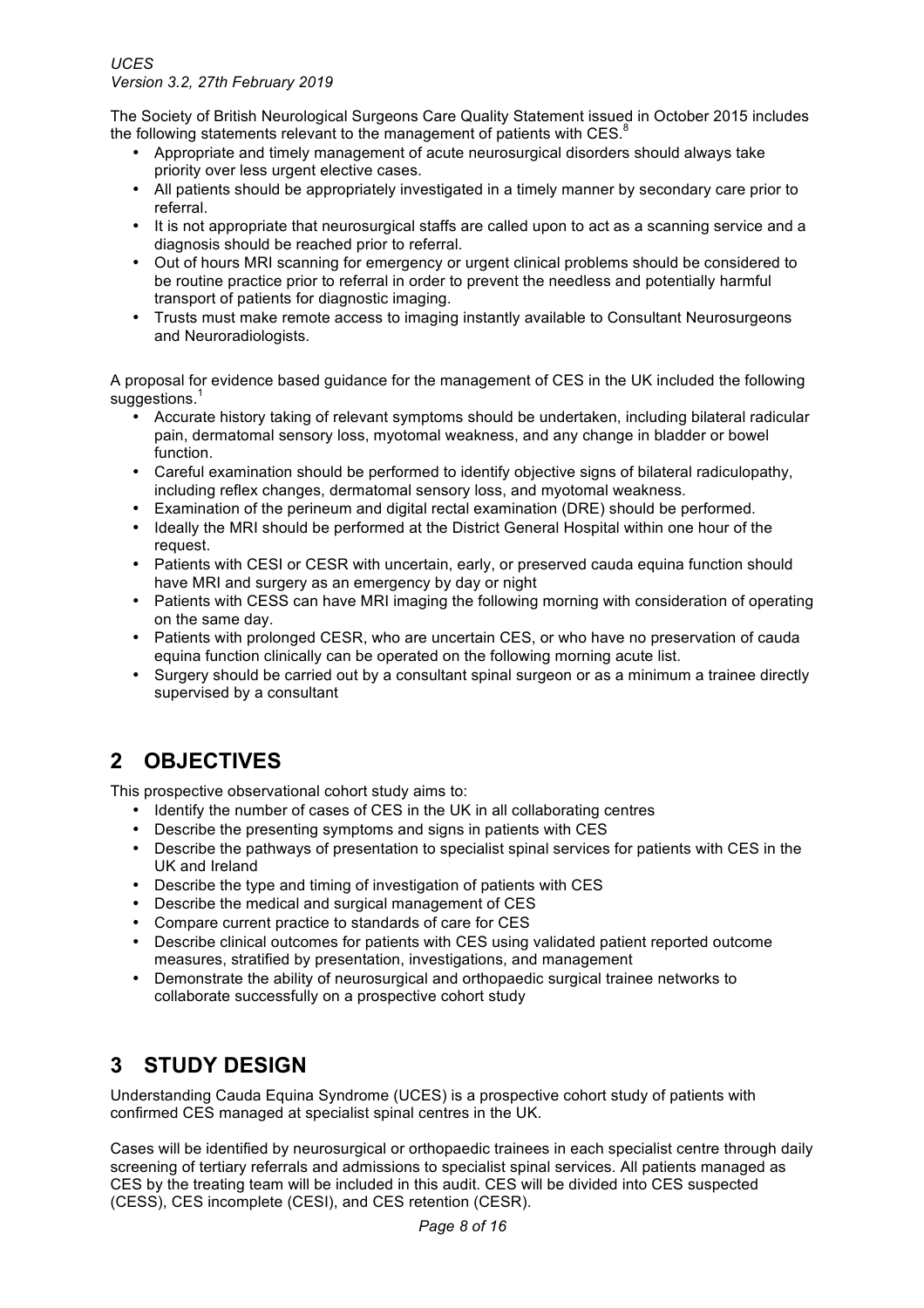Data regarding timing and type of symptom onset, referral, investigation, management, and outcome will be recorded anonymously on a secure database by the local trainee investigator during the patient's hospital admission and after discharge. Patient consent will be sought for the use of their data and patients will be asked to complete patient reported outcome measures representing their condition before surgery and up to one year after surgery. Their MRI scans at presentation will also be collected. This data will be compared with care quality statements and published outcome data for CES.

The study will recruit for one year. Cases will be identified from admissions to spinal units between 1<sup>st</sup> June 2018 until 31<sup>st</sup> May 2019. The last one year follow up assessments will be sent to participants on  $1<sup>st</sup>$  June 2020.

This is an observational study. No changes to routine patient care will occur during this study.

# **4 STUDY POPULATION**

### **4.1 NUMBER OF PARTICIPANTS**

This study aims to establish a case series of patients with CES. We expect approximately 20 patients per spinal centre per year depending on the population served, and a total of approximately 600-1000 patients in one year across the UK.

### **4.2 INCLUSION CRITERIA**

For inclusion in this study, the patient must:

- be over 18 years old;
- be admitted to a specialist spinal service in the UK between  $1<sup>st</sup>$  June 2018 and 31 $<sup>st</sup>$  May 2019;</sup>
- have capacity to provide informed consent for participation in this study; and
- have a diagnosis of clinical CES and structural compression of the cauda equina on imaging as determined by the treating clinician.
	- o Clinical CES includes any of: altered saddle sensation; bladder dysfunction; bowel dysfunction; sexual dysfunction; or bilateral sciatica. This should be associated with radiological compression of the cauda equina. The cauda equina compression can be due to any cause, including, but not limited to, disc, tumour, infection, etc.

There is no upper age limit as we aim to establish the demographics of those presenting with CES. Participating centres are listed at the beginning of this protocol.

## **4.3 EXCLUSION CRITERIA**

- Patients under 18 years old
- Patients undergoing emergent decompression for unilateral motor or sensory symptoms (eg foot drop), without clinical evidence of CES
- Patients referred with suspected CES where the diagnosis is not confirmed, for example:
	- o Patients with the clinical symptoms and signs of CES without radiological evidence of cauda equina compression
- Patients not admitted to participating spinal centres in the UK
- Patients admitted to a participating spinal centre before  $1<sup>st</sup>$  June 2018 or after 31<sup>st</sup> May 2019
- Patients who are unable to provide informed consent for participation in this study

## **4.4 CO-ENROLMENT**

Co-enrolment in any other ongoing studies will be allowed.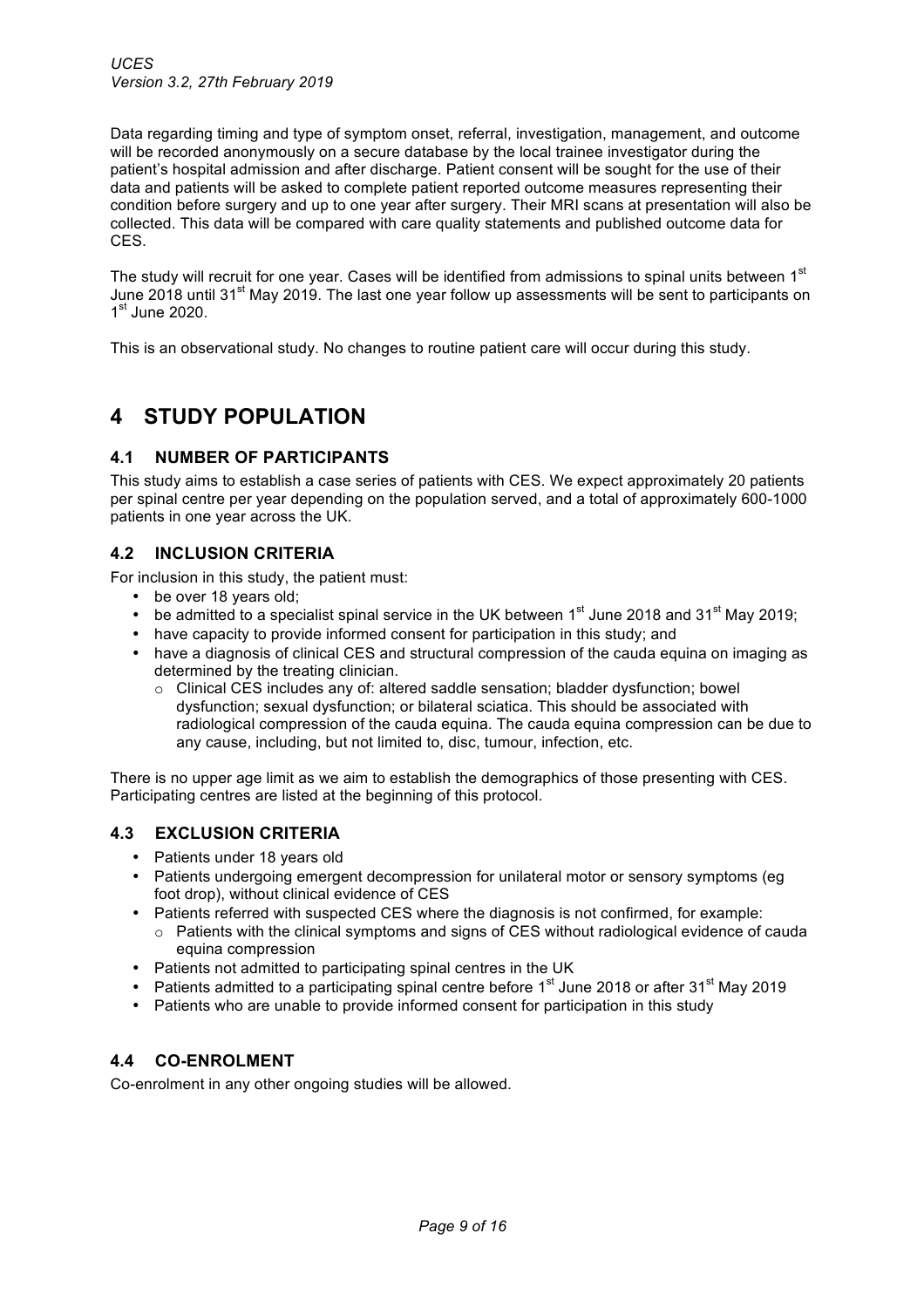# **5 PARTICIPANT SELECTION AND ENROLMENT**

## **5.1 IDENTIFYING PARTICIPANTS**

All neurosurgical and orthopaedic units managing patients with CES in the UK will be invited to participate. All patients admitted with radiologically confirmed CES will be identified by the lead local investigator via the screening of referral and admission systems at their spinal unit. All lead local investigators must be members of the clinical team caring for patients with CES in their unit.

Capture-recapture methods will be used to ensure complete case ascertainment. In December 2018, June 2019, and December 2019 all local investigators will check their case ascertainment by asking their local coding departments for all discharges coded as CES using the diagnostic code ICD-10 G83.4. Any additional patients identified through this method that meet the inclusion criteria will be contacted by a member of the clinical team caring for the patient and invited to participate.

## **5.2 CONSENTING PARTICIPANTS**

Once patients have been identified as being eligible to participate in the study, they will be asked by a member of their clinical team whether they would be willing to receive further information about the study. For the majority of patients this will occur during their admission to the spinal unit, and the approach will be made by a member of ward medical or nursing staff. Once verbal consent has been gained to give further information about the study, patients will be provided with the information leaflet for the study. Patients who indicate that they are happy to have further discussions regarding the study will be visited in hospital by a member of their clinical team to complete the written consent process. The person undertaking written consent will be adequately trained to do so, and have a good knowledge of the study protocol, aims, and processes.

Decompression surgery for CES takes place as an emergency, and admissions occur at all times of day and night throughout the week and weekend. Following decompressive surgery the length of stay in hospital wards may be as short as one to two days, or may be longer than a week when there are ongoing bladder or bowel problems. All patients will be given adequate time to read the information leaflet with a minimum time period of six hours. Some patients will be discharged prior to being identified as being eligible for the study. These patients will be contacted by telephone by a member of the clinical team and asked if they would be willing to receive information about the study by post or email. If they agree, the information leaflet and consent form will be sent to them, and they will be recontacted to go through the consent process over the telephone at least 24 hours after receiving the information.

All patients who are eligible for inclusion in the study will have basic anonymous clinical data collected as part of the screening log to establish participation rates and incidence at each centre. This will allow accurate assessment of the incidence of CES. Patients who do not wish to participate in the study will not be contacted further for the completion of patient reported outcome measures.

## **5.3 WITHDRAWAL OF STUDY PARTICIPANTS**

Participants are free to withdraw from the study at any point. If withdrawal occurs, the primary reason for withdrawal will be documented in the participant's electronic case report form. The participant will not be contacted any further for outcome measures but their basic anonymous clinical details will be retained to allow accurate epidemiological assessment of the incidence of CES. If a patient loses capacity to consent for ongoing participation during the course of the study, the data they have already submitted or has already been submitted by their clinical team with their consent will continue to be used in the study, but they will not be contacted with further questionnaires.

# **6 DATA COLLECTION**

Data relating to presentation, hospital admission, investigations, and follow up will be collected by the local trainee investigator who is a member of the clinical team caring for the patient. Data will be collected from the patient's notes, through routine interaction with the patient as part of clinical care, and through interaction with other staff members caring for the patient. All clinical and demographic information collected for this study by the local investigators is collected routinely for clinical care. No extra assessments will be performed.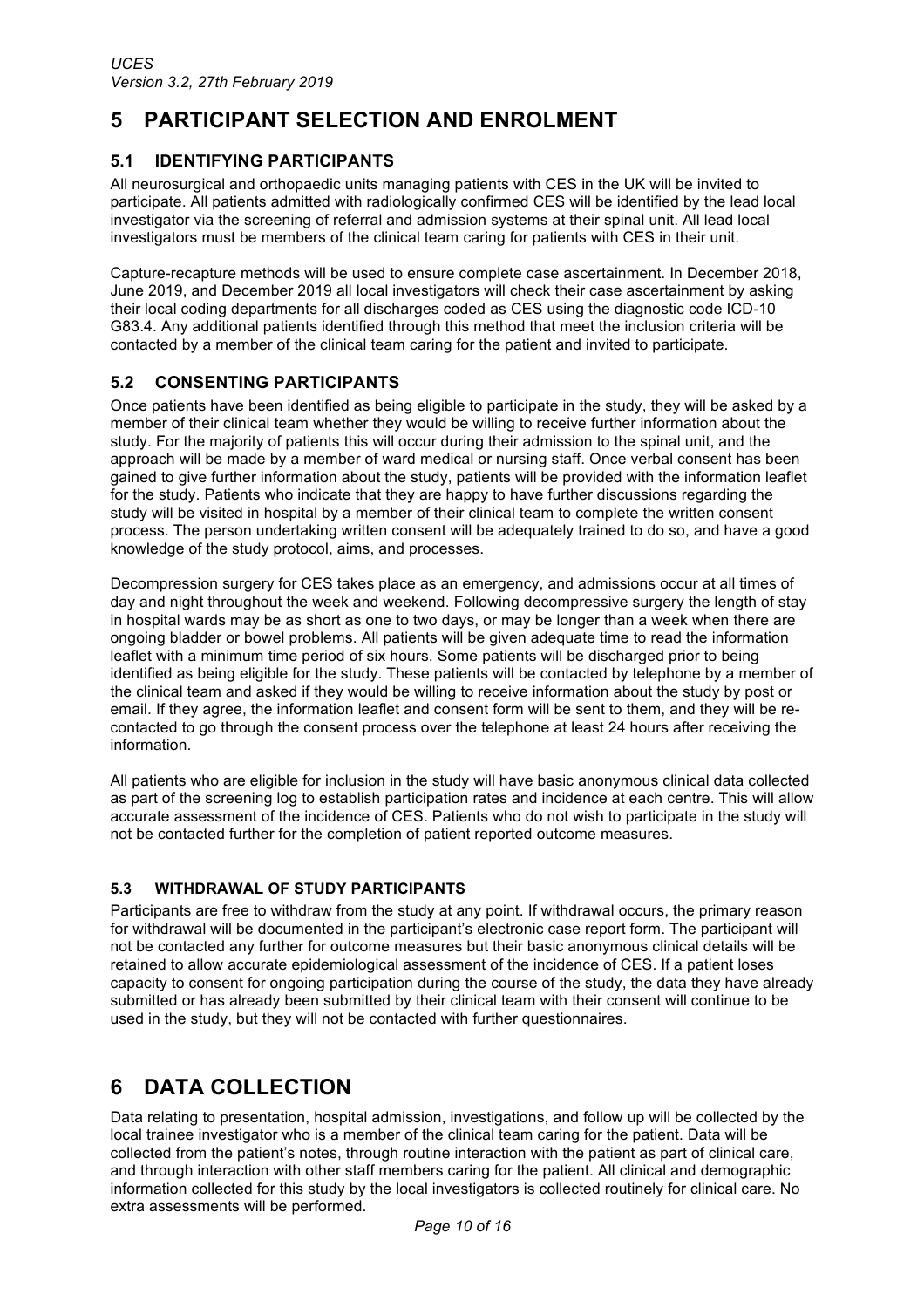Study participants who have consented to participate will also be asked to fill out details about their patient journey to the spinal unit, their symptoms, patient reported outcome measures, and service usage. These will be collected electronically anonymously via the electronic database and linked to the patient record. Patient reported outcome measures will include visual analogue scores for back and leg pain, the Oswestry Disability Index,  $^{22}$  the neurogenic bowel dysfunction score,  $^{23}$  the short form incontinence questionnaire,<sup>24</sup> and the Arizona sexual experiences scale.<sup>2</sup>

The timing and type of clinical reported and patient reported data that will be collected is shown in Figure 1: Study Flow Diagram.

**Figure 1: Study Flow Diagram.** Time points and types of data collection in UCES.



Data will be entered anonymously into a study specific secure database hosted by Castor EDC. Castor EDC complies with all applicable laws and regulations: Good Clinical Practice (GCP), European Union(EU) Annex 11, and the European Data Protection Directive. Clinician entered data will be entered directly into the database using the participant's unique study number. This study number is assigned on creating a new patient record in the database. The clinical team can only view the records of patients from their own centre. Once a participant consents for their email address to be held securely in the database, participant questionnaires are sent out via email. Each email contains a unique link for that participant with the questionnaires to complete. The responses are linked by the database to the patient's record. The participant's email address is entered by the local clinical team and this field is stored securely and is encrypted and cannot be viewed by anyone outside of the patient's local centre.

Some patients may not have an email address or may prefer to fill out questionnaires on paper. In these cases, paper questionnaires for admission and discharge time points will be provided by the local team and returned to the central study team by post identified only using the patient's unique study number.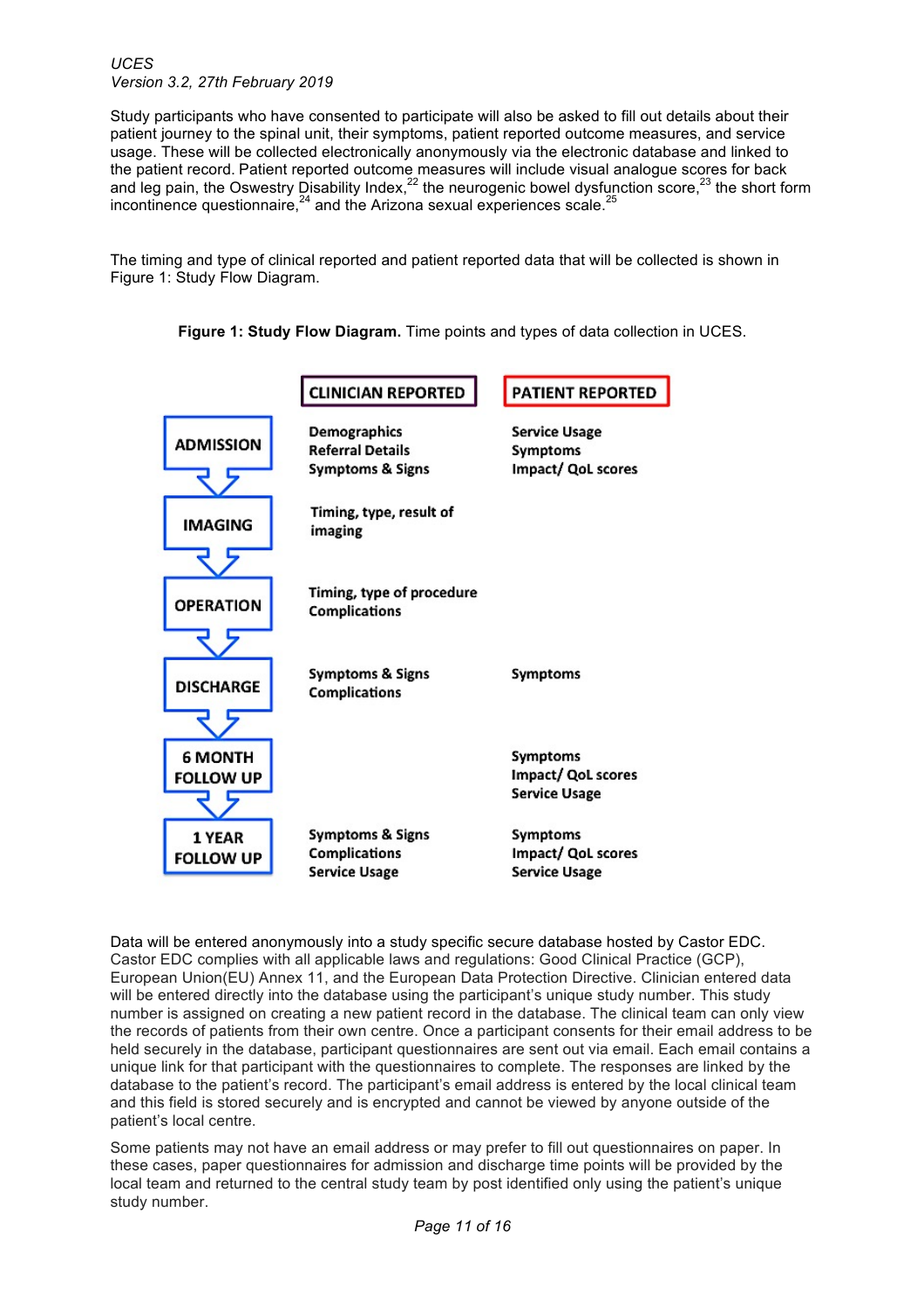Where patient data is routinely entered into spinal databases, surgical and outcome data from those databases will be linked anonymously to the patient record by the clinical team who routinely enter that data using the patient's unique identifier for that database or registry.

Imaging at presentation will also be reviewed on local PACS systems. We will ask for patient consent for review of imaging by the study team. All identifiable images will be stored and transferred within the NHS PACS network. Only anonymised scans will be processed outside the NHS PACS network. Anonymised imaging data will be labelled only with the study number and stored on anonymised CDs or on encrypted hard drives and processed using computers with limited access via usernames and passwords.

All local investigators will store a copy of the link between the patient's unique study number and their contact details, National Health Service (NHS) number, hospital number, Community Health Index (CHI) number, unique identifiers for spinal databases or registries, or other identifying details on a secure password protected NHS computer. Consent forms will be stored securely in a locked NHS office. No identifying information will be entered into the secure database except the email address.

When participants prefer to fill out paper questionnaires or do not respond to the email link, their contact details (name, address, telephone number) will be passed to the central study team at NHS Lothian using the NHS email system with the consent of the patient. The central study team will contact the participants to find out whether they still wish to take part in the study. Those who wish to continue with the study will be sent the questionnaires by email, by post, or they can be completed over the telephone with a member of the central study team depending on the preference of the participant. If participants do not wish to continue with the study, they will not be contacted further.

# **7 STATISTICS AND DATA ANALYSIS**

## **7.1 SAMPLE SIZE CALCULATION**

We plan to establish the number of patients presenting with CES in the UK over one year. We expect to identify between 600-1000 patients with CES. Our identification and recruitment rates will be checked using capture-recapture techniques using hospital discharge diagnosis coding and existing spinal registries. Previous BNTRC projects have included all UK neurosurgical units.<sup>21</sup>

## **7.2 PROPOSED ANALYSES**

## **7.2.1 INCIDENCE OF CES**

The incidence of CES will be established based on the number of patients identified at each unit and the catchment population of that unit. If all units in the UK participate, incidence will be calculated based on UK population estimates. The incidence figure will be based on all patients identified as being eligible for the study, even if they do not consent for further participation.

## **7.2.2 CHARACTERISTICS OF PATIENTS WITH CES**

A descriptive analysis of the clinical and demographic characteristics of presenting symptoms, signs, and outcomes of patients with CES will be performed. This will be determined from both clinician reported and patient reported data. CES incidence and characteristics will be broken down into the categories of CESS, CESI, and CESR based on the clinical data. The categorical and quantitative findings on imaging will also be described.

## **7.2.3 METHODS OF PRESENTATION TO SPECIALIST SERVICES**

Methods of patient presentation to specialist services will be described. Type, timings, and findings of investigations in patients presenting via different routes will be compared.

## **7.2.4 ASSESSMENT OF ADHERENCE TO QUALITY STANDARDS**

The investigation and management of patients with CES will be described and compared to that laid out in the care quality standards presented in section 1.2. Proportions meeting the standards will be reported.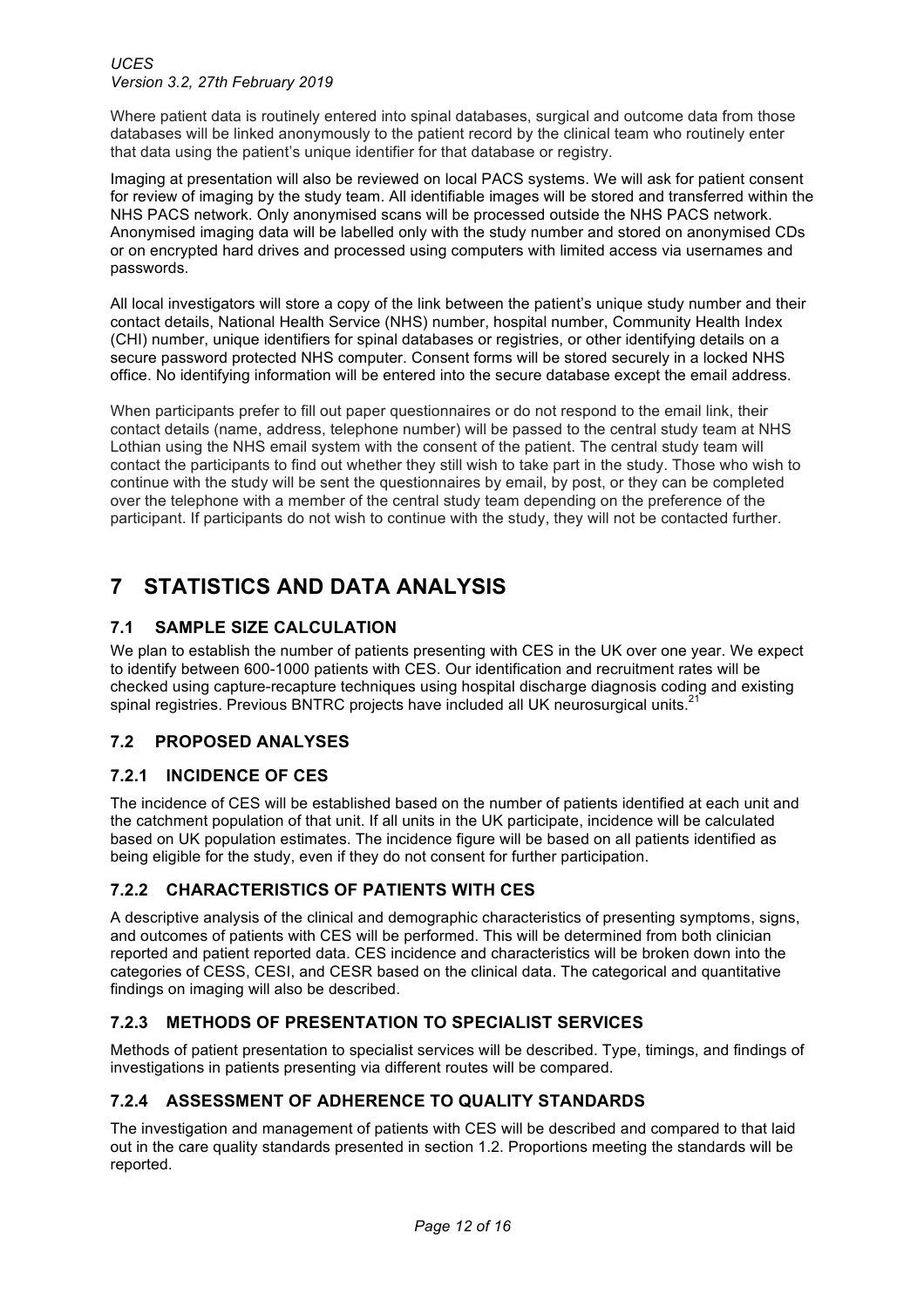## **7.2.5 CES OUTCOMES**

Patient outcomes will be assessed and analysed using both clinician and patient reported outcome measures at six months and one year. Patient outcomes will be stratified by demographics, presenting features, timing and findings of investigations, and timing and type of surgery.

### **7.2.6 SERVICE USAGE**

Patient usage of healthcare services over the year following diagnosis and management of CES will be assessed using both patient reported service usage and electronic records.

## **8 OVERSIGHT ARRANGEMENTS**

### **8.1 INSPECTION OF RECORDS**

Investigators and institutions involved in the study will permit study related monitoring and audits on behalf of the sponsor, REC review, and regulatory inspection if required. In the event of audit or monitoring, the Investigator agrees to allow the representatives of the sponsor direct access to all study records and source documentation. In the event of regulatory inspection, the Investigator agrees to allow inspectors direct access to all study records and source documentation. A study specific risk assessment may be performed by representatives of the sponsor if required. The outcomes of the risk assessment will form the basis of any monitoring or audit plans.

## **9 GOOD CLINICAL PRACTICE**

### **9.1 ETHICAL CONDUCT**

The study will be conducted in accordance with the principles of the International Conference on Harmonisation Tripartite Guideline for Good Clinical Practice (ICH GCP). Before the study can commence, all required approvals will be obtained and any conditions of approvals will be met.

### **9.2 INVESTIGATOR RESPONSIBILITIES**

The Investigator is responsible for the overall conduct of the study at the site and compliance with the protocol and any protocol amendments. In accordance with the principles of ICH GCP, the following areas listed in this section are also the responsibility of the Investigator. Responsibilities may be delegated to an appropriate member of study site staff.

### **9.2.1 INFORMED CONSENT**

The Investigator is responsible for ensuring informed consent is obtained before any protocol specific procedures are carried out. The decision of a participant to participate in clinical research is voluntary and should be based on a clear understanding of what is involved. Participants must receive adequate oral and written information – appropriate Participant Information Leaflets and Informed Consent Forms will be provided. The oral explanation to the participant will be performed by the Investigator or qualified delegated person, and must cover all the elements specified in the Participant Information Leaflet and Consent Form. The participant must be given every opportunity to clarify any points they do not understand and, if necessary, ask for more information. The participant must be given sufficient time to consider the information provided. It should be emphasised that the participant may withdraw their consent to participate at any time without loss of benefits to which they otherwise would be entitled. The participant will be informed and agree to their medical records being inspected by regulatory authorities and representatives of the sponsor. The Investigator or delegated member of the study team and the participant will sign and date the informed consent form to confirm that consent has been obtained. The participant will receive a copy of this document and a copy filed in the Investigator Site File (ISF).

### **9.2.2 STUDY SITE STAFF**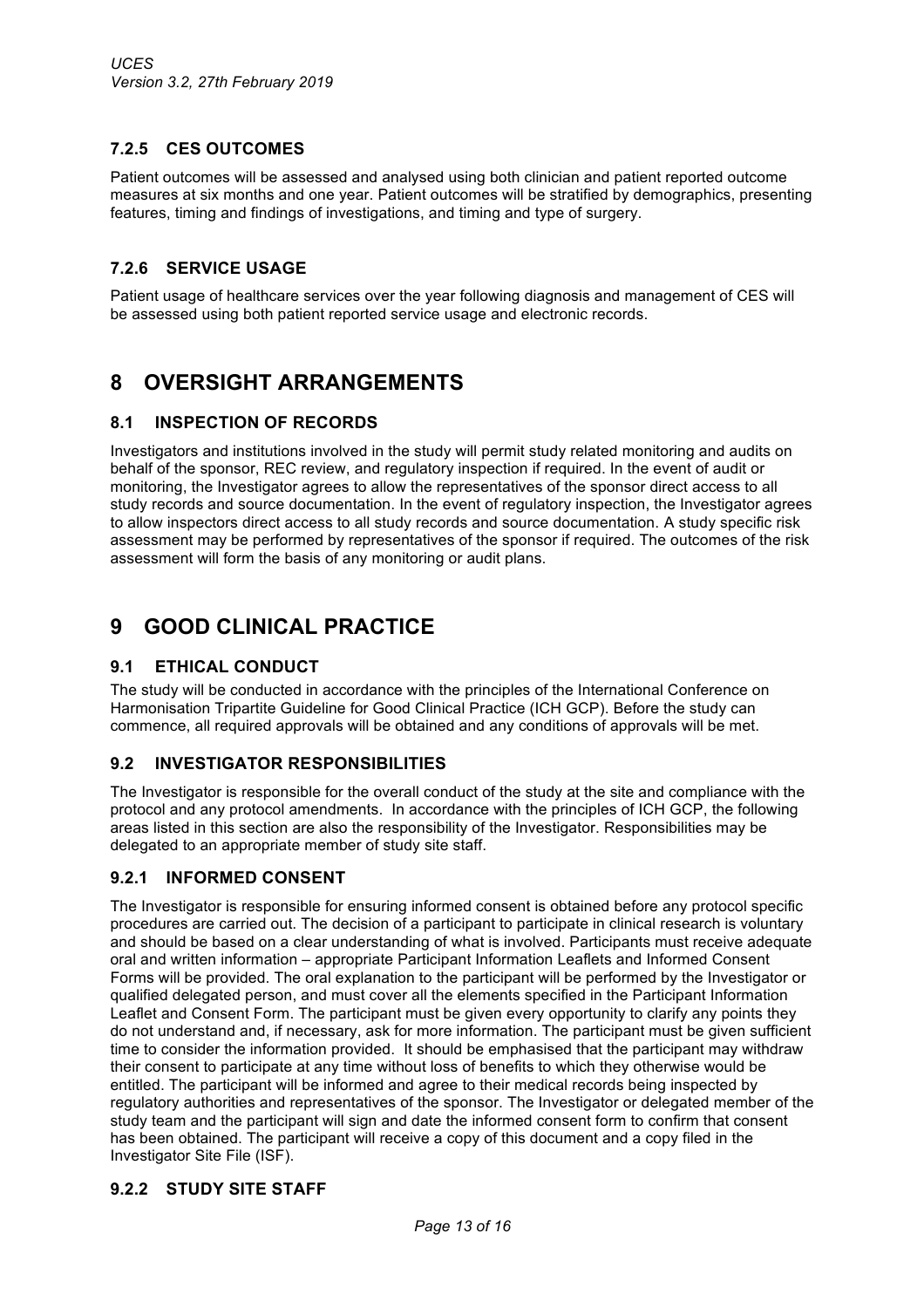The Investigator must be familiar with the protocol and the study requirements. It is the Investigator's responsibility to ensure that all staff assisting with the study are adequately informed about the protocol and their study related duties.

### **9.2.3 DATA RECORDING**

The Principal Investigator is responsible for the quality of the data recorded in the database at each site.

### **9.2.4 GCP TRAINING**

All researchers are encouraged to undertake GCP training in order to understand the principles of GCP. However, this is not a mandatory requirement. GCP training status for all investigators should be indicated in their respective CVs.

#### **9.2.5 CONFIDENTIALITY**

All evaluation forms, reports, and other records must be identified in a manner designed to maintain participant confidentiality. All records must be kept in a secure storage area with limited access. Clinical information will not be released without the written permission of the participant. The Investigator and study site staff involved with this study may not disclose or use for any purpose other than performance of the study, any data, record, or other unpublished, confidential information disclosed to those individuals for the purpose of the study. Prior written agreement from the sponsor or its designee must be obtained for the disclosure of any said confidential information to other parties.

### **9.2.6 DATA PROTECTION**

All Investigators and study site staff involved with this study must comply with the requirements of the Data Protection Act 1998 with regard to the collection, storage, processing and disclosure of personal information and will uphold the Act's core principles. Access to collated participant data will be restricted to individuals from the research team treating the participants, representatives of the sponsor and representatives of regulatory authorities. Computers used to collate the data will have limited access measures via user names and passwords. Published results will not contain any personal data that could allow identification of individual participants.

## **10 STUDY CONDUCT RESPONSIBILITIES**

### **10.1 PROTOCOL AMENDMENTS**

Any changes in research activity, except those necessary to remove an apparent, immediate hazard to the participant in the case of an urgent safety measure, must be reviewed and approved by the Chief Investigator. Amendments will be submitted to a sponsor representative for review and authorisation before being submitted in writing to the appropriate REC, and local R&D for approval prior to participants being enrolled into an amended protocol.

### **10.2 MANAGEMENT OF PROTOCOL NON COMPLIANCE**

Prospective protocol deviations, i.e. protocol waivers, will not be approved by the sponsor and therefore will not be implemented, except where necessary to eliminate an immediate hazard to study participants. If this necessitates a subsequent protocol amendment, this should be submitted to the REC, and local R&D for review and approval if appropriate. Protocol deviations will be recorded in a protocol deviation log and logs will be submitted to the sponsors every 3 months. Each protocol violation will be reported to the sponsor within 3 days of becoming aware of the violation. All protocol deviation logs and violation forms should be emailed to QA@accord.scot. Deviations and violations are non-compliance events discovered after the event has occurred. Deviation logs will be maintained for each site in multi-centre studies. An alternative frequency of deviation log submission to the sponsors may be agreed in writing with the sponsors.

### **10.3 SERIOUS BREACH REQUIREMENTS**

A serious breach is a breach which is likely to affect to a significant degree: (a) the safety or physical or mental integrity of the participants of the trial; or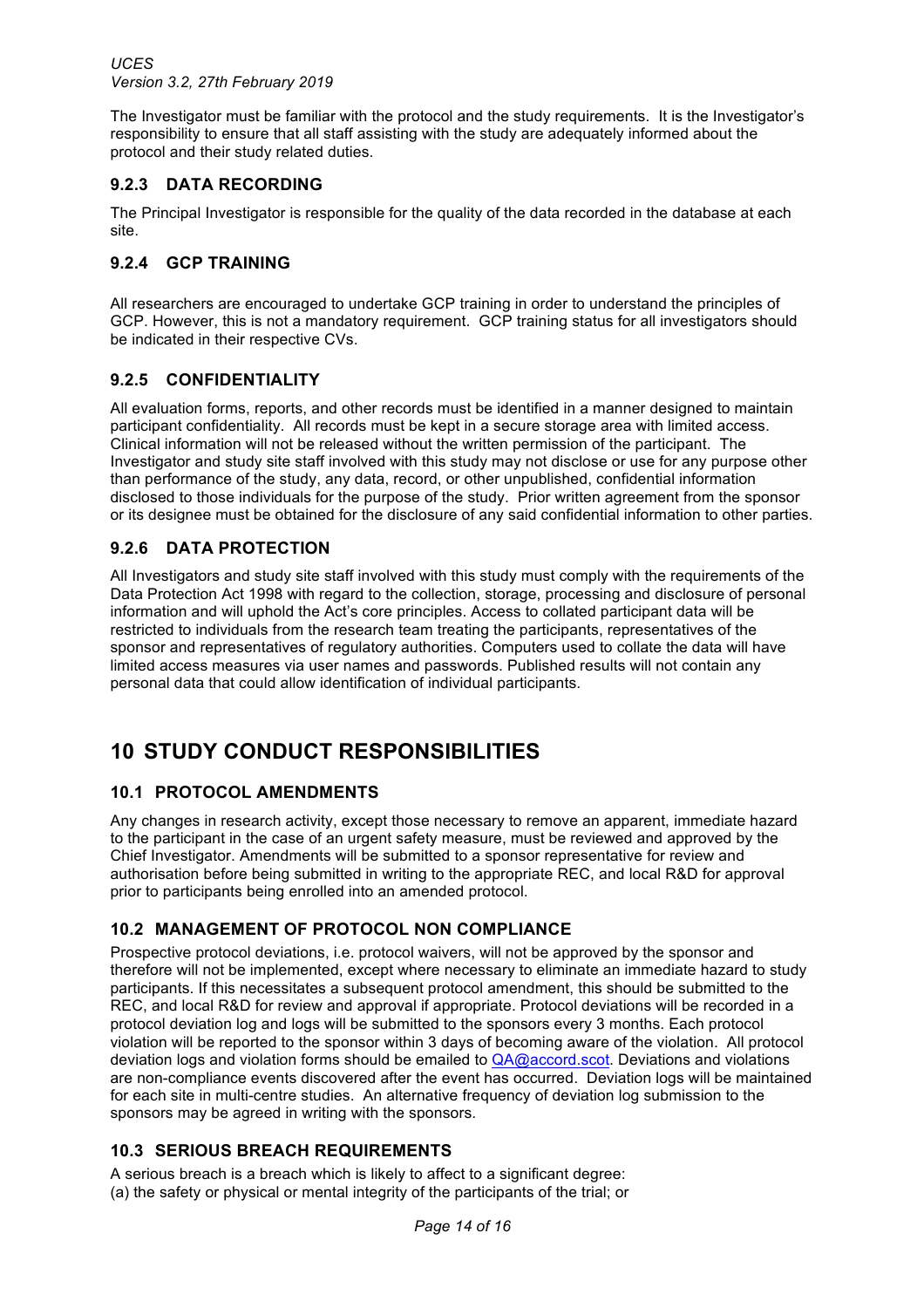(b) the scientific value of the trial.

If a potential serious breach is identified by the Chief investigator, Principal Investigator or delegates, the sponsors (seriousbreach@accord.scot) must be notified within 24 hours. It is the responsibility of the co-sponsors to assess the impact of the breach on the scientific value of the trial, to determine whether the incident constitutes a serious breach and report to research ethics committees as necessary.

### **10.4 STUDY RECORD RETENTION**

All study documentation will be kept for a minimum of 5 years from the protocol defined end of study point. When the minimum retention period has elapsed, study documentation will not be destroyed without permission from the sponsor.

### **10.5 END OF STUDY**

The end of the study is 18 months after the enrolment of the last participant. The Investigators or the sponsor have the right at any time to terminate the study for clinical or administrative reasons. The end of the study will be reported to the REC, and R&D Offices and sponsor within 90 days, or 15 days if the study is terminated prematurely. The Investigators will inform participants of the premature study closure. End of study notification will be reported to the sponsor via email to resgov@accord.scot. A summary report of the study will be provided to the REC within 1 year of the end of the study.

### **10.6 INSURANCE AND INDEMNITY**

The sponsor is responsible for ensuring proper provision has been made for insurance or indemnity to cover their liability and the liability of the Chief Investigator and staff. The following arrangements are in place to fulfil the sponsor's responsibilities:

Sites participating in the study will be liable for clinical negligence and other negligent harm to individuals taking part in the study and covered by the duty of care owed to them by the sites concerned. The sponsor requires individual sites participating in the study to arrange for their own insurance or indemnity in respect of these liabilities. Sites which are part of the United Kingdom's National Health Service will have the benefit of NHS Indemnity.

# **11 REPORTING, PUBLICATIONS AND NOTIFICATION OF RESULTS**

### **11.1 AUTHORSHIP POLICY**

Ownership of the complete dataset arising from this study resides with the steering committee and the BNTRC. On completion of the study, the data will be analysed and tabulated, and a report will be prepared. Local data collected as part of this study belongs to the local team collecting that data.

### **11.2 PUBLICATION**

The study report will be used for publication and presentation at scientific meetings. Investigators have the right to publish orally or in writing the results of the study. Summaries of results will also be made available to investigators. Following the initial analysis and publication, study data will be made available to those who submit successful peer-reviewed proposals for use of the data to the steering committee via the BNTRC.

All local investigators who enter data for at least one case will be named as contributors on all publications arising from this study and will receive a certificate of collaboration in this study. Authorship of publications arising from this study will be determined in accordance with the guidelines of the International Committee of Medical Journal Editors (ICMJE).<sup>2</sup>

#### **11.3 PEER REVIEW**

The concept for this study was selected by a panel of judges in an open competition for support from the BNTRC. The protocol has been approved by the steering committee listed at the beginning of this protocol prior to the start of data collection.